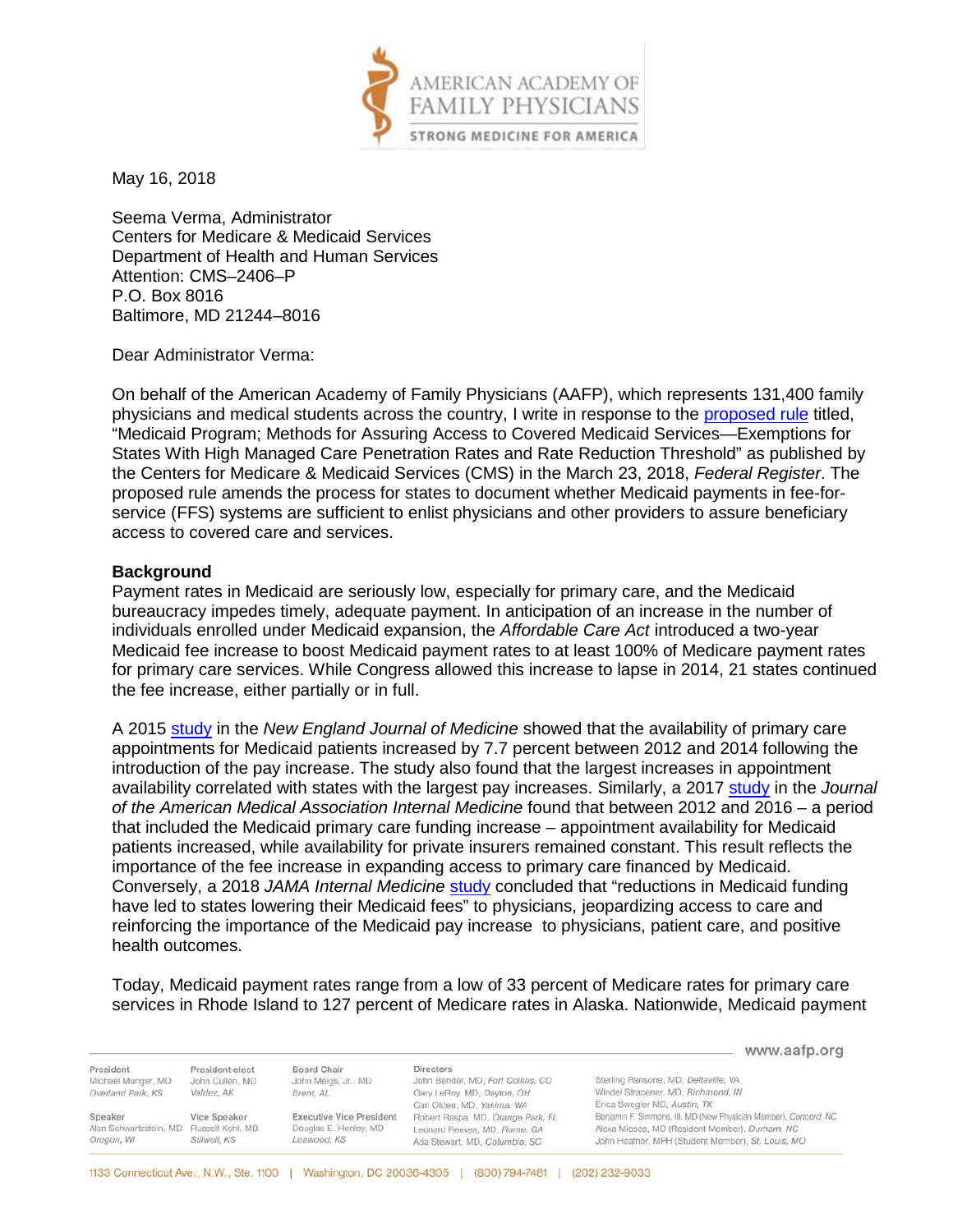Administrator Verma Page 2 of 3 May 16, 2018

is 66 percent that of Medicare for primary care services. **If CMS strives to ensure access to Medicaid covered services, the AAFP calls for urgent state and federal efforts to raise Medicaid physician payment levels to at least Medicare rates for services rendered by a primary care physician.** Lack of parity between these rates has historically created a demonstrable barrier to health care access for low-income, disabled, and elderly Medicaid enrollees, as many physicians are unable to afford new Medicaid patients due to low payment rates and significant administrative burden.

Beyond the low payments provided by states under Medicaid, fee-for-service Medicaid is the most challenging type of insurer to bill. This is because the Medicaid claim denial rate is shockingly high: 17.8 percentage points higher than that for fee-for-service Medicare. Family physicians with significant Medicaid populations are doing a service for their communities, yet Medicaid red tape makes even low Medicaid payments hard to access. In fact, the denial rate for Medicaid managed care was 6 percentage points higher than that for fee-for-service Medicare. These realities should be factored in whenever any policy like the proposed rule is contemplated, as States with FFS Medicaid and Medicaid Managed Care organizations should be held to a higher standard than the current regime is producing. States and MCOs should not make it harder to care for the lowest resourced and most vulnerable members of family physician patient panels.

## **Exemption for States with High Managed Care Enrollment**

States that are considered to have a high MCO penetration according to CMS include 17 states that currently have a comprehensive, risk-based managed care enrollment rate of 85 percent or greater. If implemented, the proposed rule would allow these states to forego an access monitoring review plan (AMRP). In addition, adding services to the AMRP when reducing or restructuring payment rates would also not trigger a new AMRP for states with high MCO penetration. To provide some level of access monitoring in these instances, however, when proposing to reduce or restructure Medicaid payment rates in circumstances that may diminish access, the proposed rule would still require states to present alternative data and analysis, determined at the discretion of the state.

**The AAFP opposes this proposal since it will almost certainly lower the level of access monitoring in those states.** While we understand that the Medicaid recipients in question are a small portion of the total recipients in their respective states (i.e. 15% or less of the state's total Medicaid population), all Medicaid beneficiaries deserve access to high quality care as guaranteed by the Medicaid statute. Since this proposed rule impedes the federal government from confirming compliance with access to care for patients enrolled in Medicaid, the AAFP cannot support it.

Indeed, the potential impact of this change could be significant for the most complex care populations and services. For example, adults and children with severe disabilities often receive home and community-based care under fee for service structures outside of or supplemental to a state's Medicaid managed care population. Under the proposed rule, however, a state would be excused from monitoring access conditions for these populations—the highest-need and most costly beneficiaries—simply because 85 percent of the total Medicaid population might be enrolled with managed care organizations (MCOs). Similarly, even if long term nursing home services are not included in MCO contracts, a state would no longer have to monitor the adequacy of nursing home access if its MCO enrollment meets the 85 percent access threshold. Furthermore, the proposed rule would also hamper efforts by CMS to monitor the effects of payment rates on access to laboratory services and could require a state to take remedial action in the event of inadequate access.